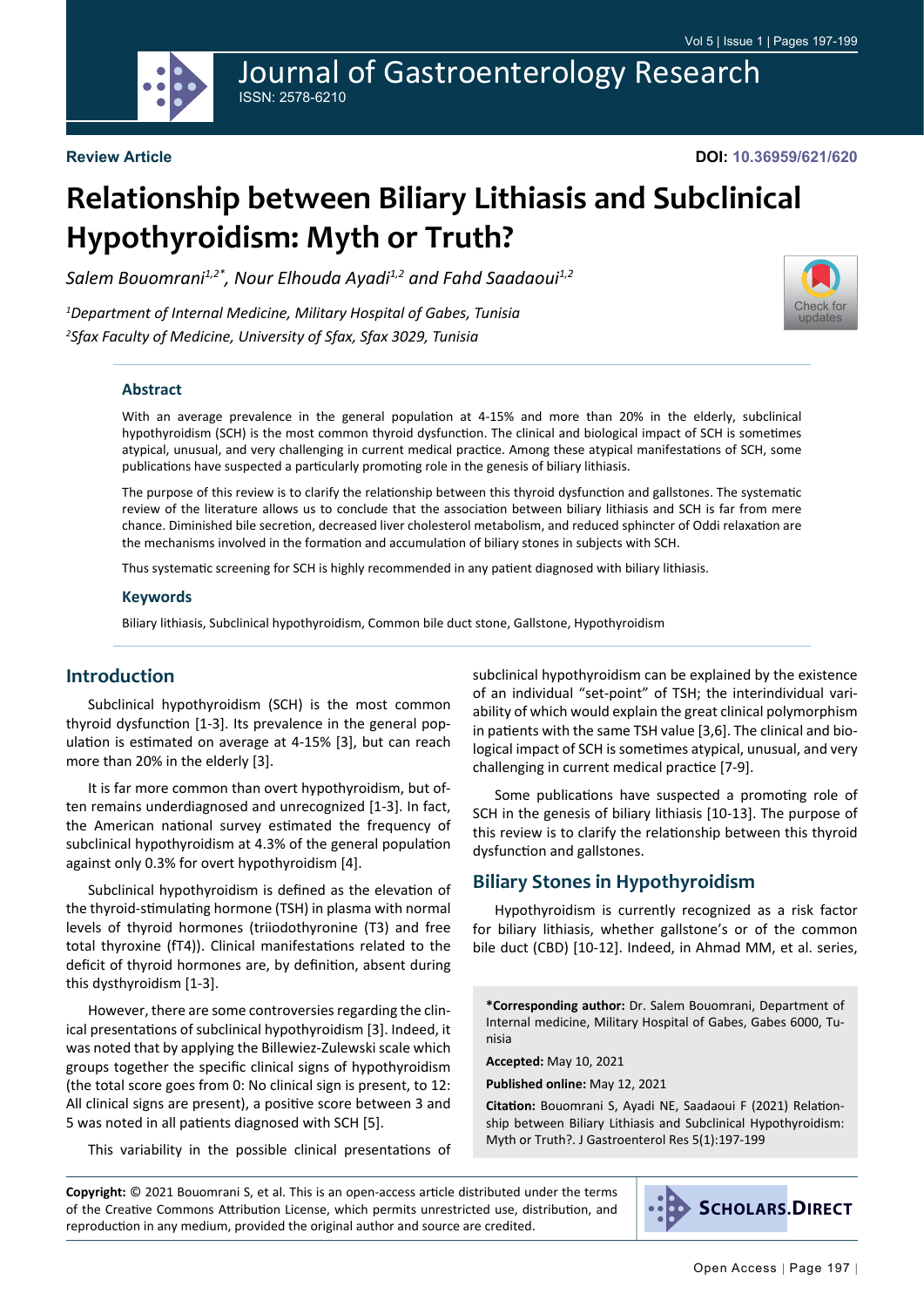hypothyroidism was noted in 16% of patients with choledocholithiasis and in 8% of patients with cholelithiasis [13]. Similarly, Laukkarrien, et al. in their large study found a prevalence of hypothyroidism (both overt and subclinical) of 10.2% in patients with common bile duct stone [11]. Inkinen, et al. demonstrated this association between hypothyroidism and biliary lithiasis by revealing a statistically higher prevalence of primary hypothyroidism in patient with choledocholithiasis compared to healthy control group: 8% vs. 1%, p < 0.01 [10].

## **Mechanisms of Hypothyroidism-Associated Biliary Stones**

The biliary lithogenesis during primary hypothyroidism goes through several pathogenic mechanisms, namely the decrease in the hepatic metabolism of cholesterol which will accumulate in the bile making it saturated and thick [14], the decrease in the hepatic clearance of bile [15] and the reduced sphincter of Oddi relaxation [16,17]. Taken together, these factors make biliary lithiasis significantly frequent in hypothyroid patients compared to the general population: 11% versus 2% according to Laukkarinen J, et al. study [18].

All these mechanisms promoting biliary lithogenesis during overt hypothyroidism have also been validated in subjects with SCH, justifying that 75% of patients with hypothyroidism-associated biliary lithiasis was diagnosed as having subclinical forms of this endocrinopathy in Ahmed MM, et al. series [13].

## **Biliary Stones in Subclinical Hypothyroidism**

Association between biliary lithiasis and subclinical hypothyroidism was noted in several studies and in several populations [10-18].

Laukkarinen J, et al. in their Finnish prospective study, objectified a statistically significant prevalence of common bile duct stone in patients with SCH compared to the general euthyroid population: 5.3% vs. 1.4%. This difference was much more marked in women older than 60-years-old: 11.4% vs. 1.8% [11].

Rassam Ghadhban B & Najim Abid F's cross-sectional study regrouping 103 Iraqi patients with gallstones, objectified eight with SCH (7.8%) [19]. Moreover, 75% of patients with biliary stone and SCH had positive family history of cholelithiasis [19].

Ajdarkosh H, et al. study evaluating thyroid function pattern in 151 patients with common bile duct stones, objectified SCH in 30.6% of them contrary to only 22.5% of cases in the healthy individuals control group [20]. They also noted a mean serum TSH levels statistically higher among patients with CBD stone than controls  $(2.79 \pm 4.86 \text{ vs. } 2.03 \pm 4.13; \text{ p})$ = 0.01), with a statistically significant difference between the two groups to be at risk for SCH; thus they concluded that SCH could be a risk factor for the development of CBD stones [20].

The association between SCH and biliary stone seems to be statistically increasing among females over 40 years, patients with positive family history of cholelithiasis, and patients with single gall stone on abdominal ultrasound [11,17,19,20]. Similarly, choledocholithiasis is more prevalent in females with SCH [13,19,20].

Thus, some authors recommend systemic screening of thyroid function in any patient with gallstones' or common bile duct stone, even in the absence of any symptom or sign of hypothyroidism. This screening is all the more recommended especially it is female or elderly [11,17,18].

## **The Effects of Thyroxine Treatment on Gallstones**

Hormone replacement therapy for thyroid hormone deficiency may have a place in the nonsurgical management of gallstones [21,22]. Indeed, treatment with thyroxine corrects abnormalities of lipid metabolism, increases hepatic clerance of bile acids, improves bile flow and composition, and has a direct prorelaxing effect on the sphincter of Oddi [10-12,16- 18]. By these effects, thyroxine could thus oppose the formation of gallstones, induce its dissolution, or promote its elimination by spontaneous passage to the duodenum due to the correction of the sphincter of oddi dysfunction [21,22]. Only a few sporadic cases of dissolution of gallstones by treatment with thyroxine have been published [21]. Further prospective interventional studies are needed to confirm the usefulness of this treatment.

However, and in the absence of consensus on the systematic treatment of subclinical hypothyroidism [3,7], these findings may constitute a further argument encouraging the prescription of thyroxine in patients with this thyroid dysfunction.

## **Conclusion**

The association between biliary lithiasis and subclinical hypothyroidism seems to be far from mere chance. Subjects with this thyroid dysfunction could have a significantly increased risk of developing gallbladder stones and common bile duct lithiasis. This risk is particularly increased in women and the elderly. Likewise, hypothyroidism (overt or subclinical) appears to be significantly prevalent in patients with gallstones. Thus systematic screening for SCH is highly recommended in any patient diagnosed with biliary lithiasis.

## **Conflicts of Interest**

None.

#### **Funding**

None.

#### **References**

- 1. [Khan SH, Ijaz A \(2019\) Subclinical-hypothyroidism: A pathology](https://pubmed.ncbi.nlm.nih.gov/30700355/)  [in evolution. J Coll Physicians Surg Pak 29: 150-158.](https://pubmed.ncbi.nlm.nih.gov/30700355/)
- 2. [Dolgikh YA, Verbovoy AF, Sharonova LA \(2017\) Subclinical hypo](https://pubmed.ncbi.nlm.nih.gov/30303662/)[thyroidism. Klin Med \(Mosk\) 95: 118-122.](https://pubmed.ncbi.nlm.nih.gov/30303662/)
- 3. [Bouomrani S \(2020\) Subclinical hypothyroidism: The neglected](https://www.ecronicon.com/ecemr/ECEMR-05-00176.php)  [thyroid dysfunction \(review\). EC Endocrinology and Metabolic](https://www.ecronicon.com/ecemr/ECEMR-05-00176.php)  [Research 5: 23-30.](https://www.ecronicon.com/ecemr/ECEMR-05-00176.php)
- 4. [Nabhan F, Porter K, Kloos RT \(2013\) Predicting hypothyroidism](https://pubmed.ncbi.nlm.nih.gov/22934541/)  [from the whickham survey. Clin Endocrinol \(Oxf\) 78: 478.](https://pubmed.ncbi.nlm.nih.gov/22934541/)